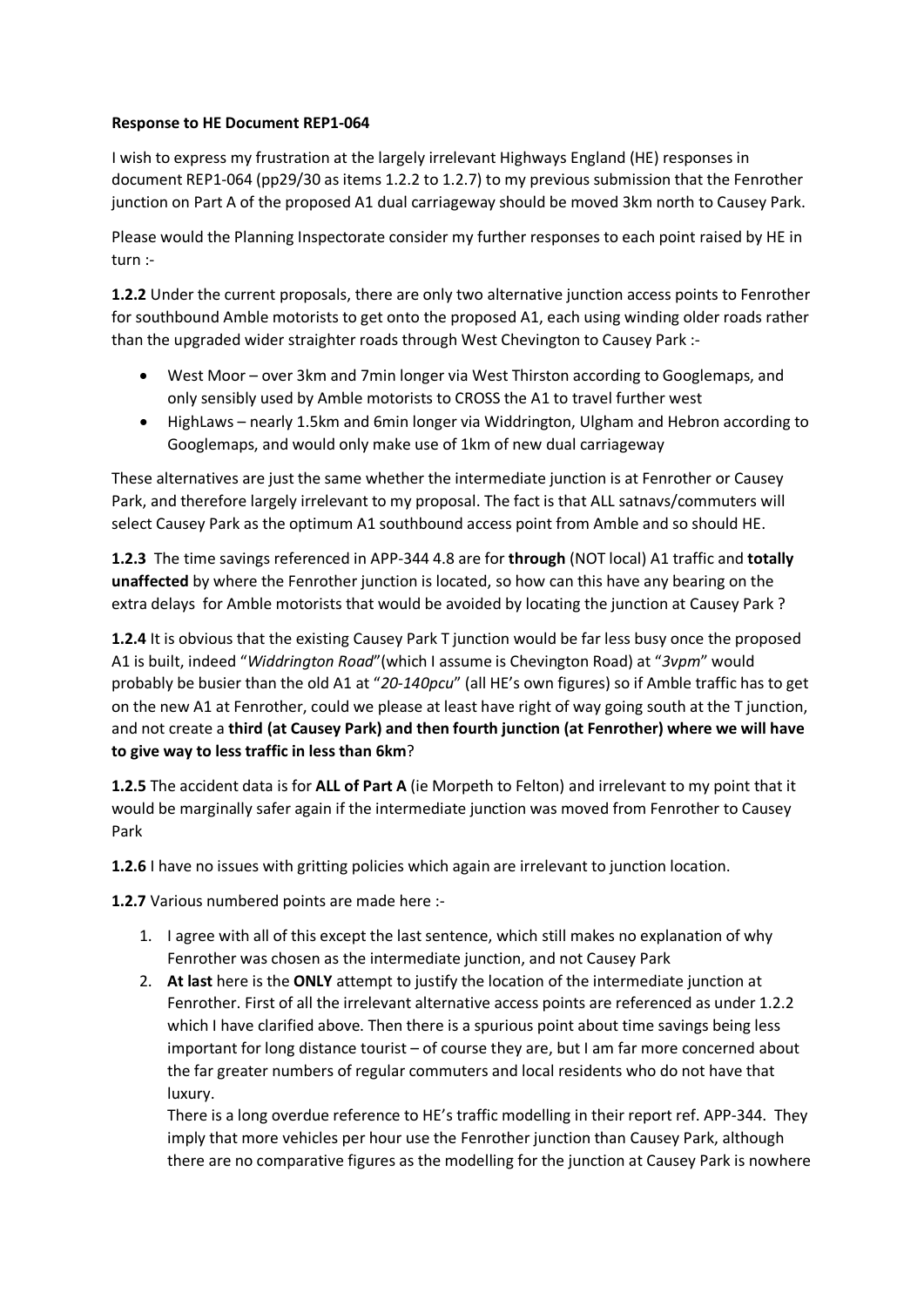to be seen. Please could this modelling data be made available so the actual differences can be studied ?

Fig. 7 in the report APP-344 bears out my concerns – although the units of average annual daily traffic flows(AADT) are not explained, the numbers for each existing road junction on Part A from Morpeth to Felton are as follows :-

|                       | AADT      | AADT      | Comments                |
|-----------------------|-----------|-----------|-------------------------|
| Location              | westwards | eastwards |                         |
| Highlaws/Hebron       | 746/590   | 1309/1083 | Junction to be provided |
| Fenrother/Tritlington | 58/63     | 194/195   | Junction to be provided |
| Causey Park           | 149/216   | 1157/1574 | No junction provided    |
| Burgham Park/Helm     | 411/492   | 181/167   | No junction provided    |
| West Moor/Felton      | 510/466   | 1066/756  | Junction to be provided |

I can't make this any clearer – Causey Park has **almost an order of magnitude MORE** joining traffic than Fenrother, using HE's own numbers, yet gets ignored !

The next point is that Fenrother has better E-W connectivity than Causey Park, despite only having a third of Causey Park's westward traffic in the fig.7 figures above. The westward traffic at Fenrother is only to the A697, which has a better wider straighter connecting road at Highlaws anyway – again compare the westward numbers from fig.7.

The final point is that the local road network is "*more suitable*" at Fenrother than Causey Park. This is a very generic subjective remark that is difficult to comprehend when NCC have spent significant sums straightening Chevington Road as it approaches Causey Park junction and further west past the opencast reinstatements. I accept the road west from Causey Park to the A697 is more circuitous than from Fenrother, but HE's traffic figures above still show it is more popular, presumably with Longhorsley residents.

- 3. I fully agree that the proposed junction design could "*easily accommodate the forecast traffic flows*" whether it is built at Causey Park or Fenrother, so this is irrelevant to where the junction is.
- 4. I fully agree that there is no justification for the extra cost of building junctions at BOTH Causey Park and Fenrother, so this is also irrelevant to where the junction is.

To summarise, I have yet to see a good logical argument to show why the **one** intermediate junction on Part A (ie between Highlaws and West Moor) should be at Fenrother. Causey Park is logically preferable for the reasons explained above and previously ie

- It gets local traffic onto the new A1 and off the old A1 much more efficiently, increasing safety on the old A1
- It spaces the junctions more equally along the new A1 (5.5/4km instead of 2.5/7km), easing driver reaction times and optimising diversion options/ network resilience
- There are no significant construction/ environmental differences to my knowledge and could even be a cost saving

**I therefore ask the Planning Inspectorate to test the logic of HE's proposals further and if the Fenrother junction cannot be justified, to recommend it is moved to WHERE THE TRAFFIC IS at Causey Park.**